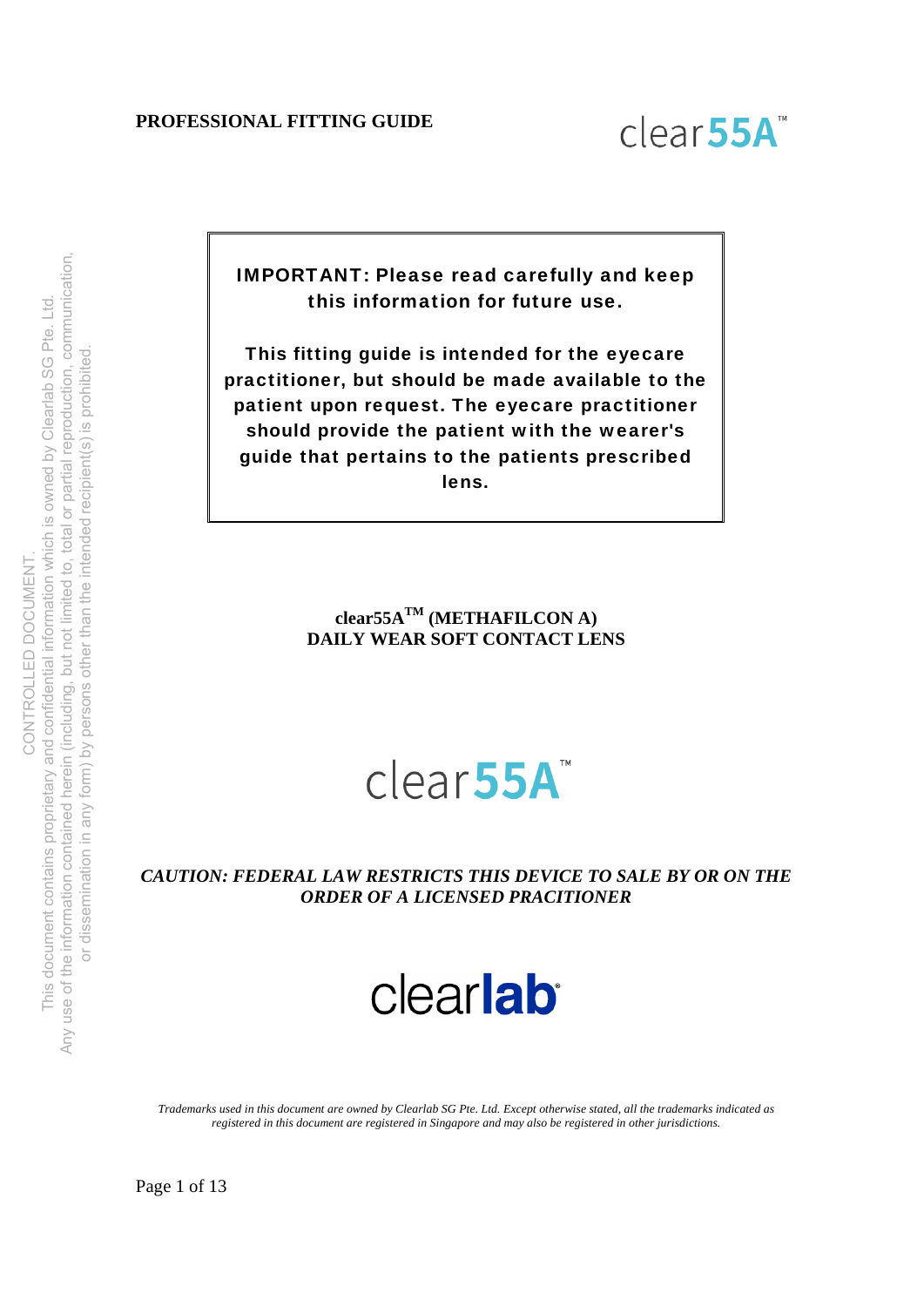# clear55A

#### *TABLE OF CONTENT*

Introduction Product Description Lens Parameter Available Actions Patient Selection Fitting procedure In Office Care of Trial Lenses Wear Schedule Clinical Assessment  $clear55A<sup>TM</sup> Monovision Fitting Guidelines$ Frequent Replacement Program Lens Care Directions Basic Instructions Chemical Disinfecting Method Hydrogen Peroxide Disinfecting Method Lubricating/ Re-wetting Lenses On-Eye Care for Non-Moving Lens Recommended lens care product Emergencies Reporting of Adverse Reactions How supplied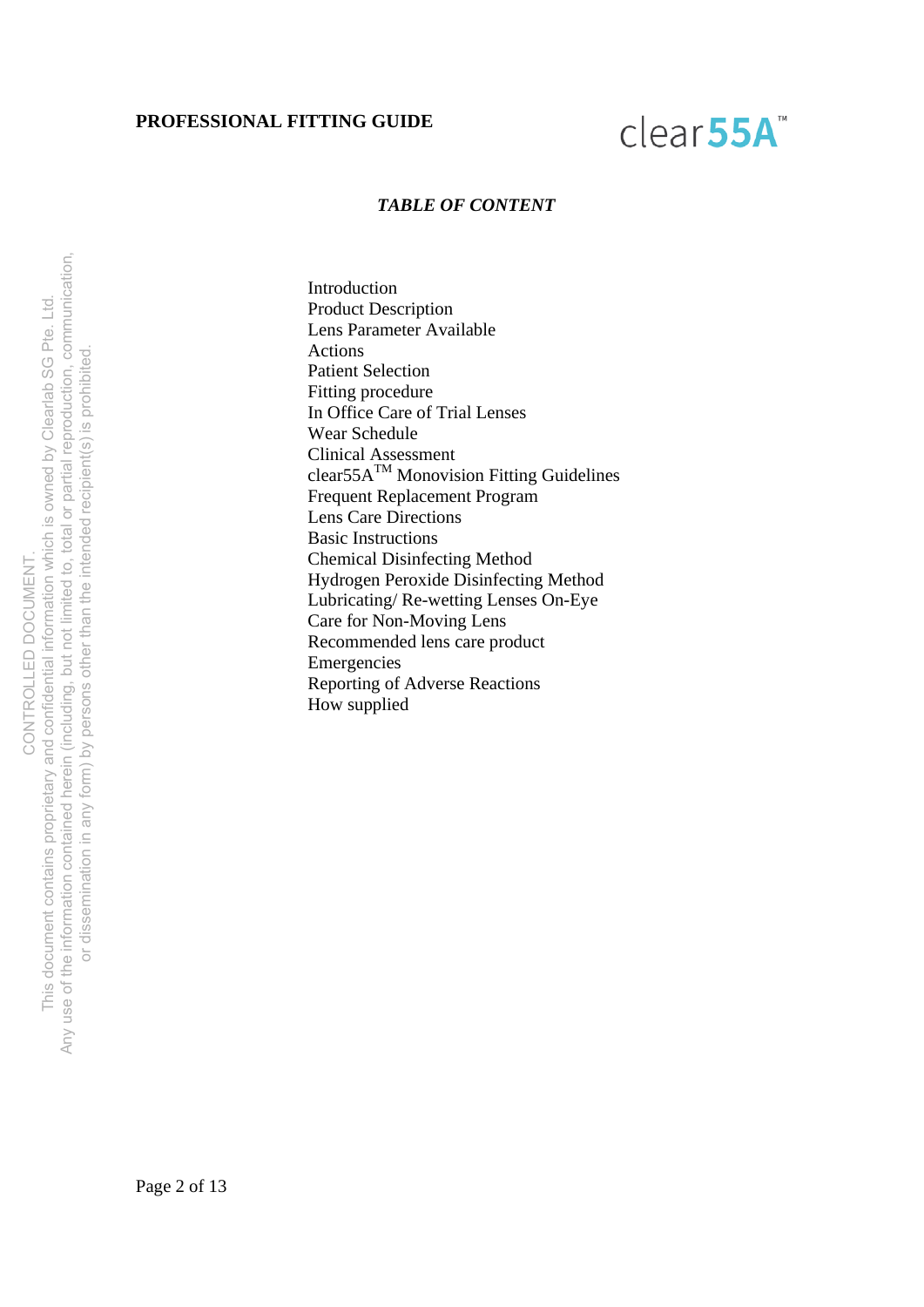

#### **INTRODUCTION:**

The **clear55ATM (Methafilcon A) Soft (hydrophilic) Contact Lens** is made from Methafilcon A with a water content of 55%.

This Professional Fitting Guide has been developed to provide practitioners with information covering characteristics of **the clear55ATM (Methafilcon A) Soft (hydrophilic) Contact Lens** to illustrate fitting procedures. It is effective as of October, 1998. Please read carefully and keep this information for future use.

#### **PRODUCT DESCRIPTION:**

The **clear55ATM (Methafilcon A) Soft (hydrophilic) Contact Lens** is a hydrophilic polymer of 2-hydroxyethl methacrylate (HEMA) and methacrylic acid cross-lined with ethyleneglycol dimethacrylate  $(45.0\%)$  ad water  $(55.0\%)$ . The **clear55A<sup>TM</sup>** (**Methafilcon A) Soft (hydrophilic) Contact Lens** is tinted using the following color addictive: Reactive Blue 19.

DESIGN: The **clear55ATM (Methafilcon A) Soft (hydrophilic) Contact Lens** is available as a single vision lens. It is a hemispherical flexible shell which covers the cornea and a portion of the adjacent sclera.

The physical/optical properties of the lens are:

| Refractive Index               | 1.42                                                                            |
|--------------------------------|---------------------------------------------------------------------------------|
| <b>Light Transmittance</b>     | $>90.3\%$                                                                       |
| <b>Surface Character</b>       | Hydrophilic                                                                     |
| <b>Water Content</b>           | 55%                                                                             |
| Oxygen Permeability $(Dk)^*$ : | 23.43 x 10 <sup>-11</sup> (cm <sup>2</sup> /sec) (mlO <sub>2</sub> /ml x mm Hg) |
|                                | @ $35^{\circ}$ C                                                                |

\*[Fatt method for determination of oxygen permeability]

#### **LENS PARAMETER AVAILABLE:**

| <b>Powers</b>           | $+20.00$ TO -20.00 D |
|-------------------------|----------------------|
| <b>Center Thickness</b> | $0.09$ mm            |
| Diameter                | 14.5mm               |
| <b>Base Curve</b>       | 8.70mm               |

# **See package insert for** *INDICATIONS, CONTRAINDICATIONS, WARNINGS, PRECAUTIONS* **AND** *ADVERSE EFFECTS***.**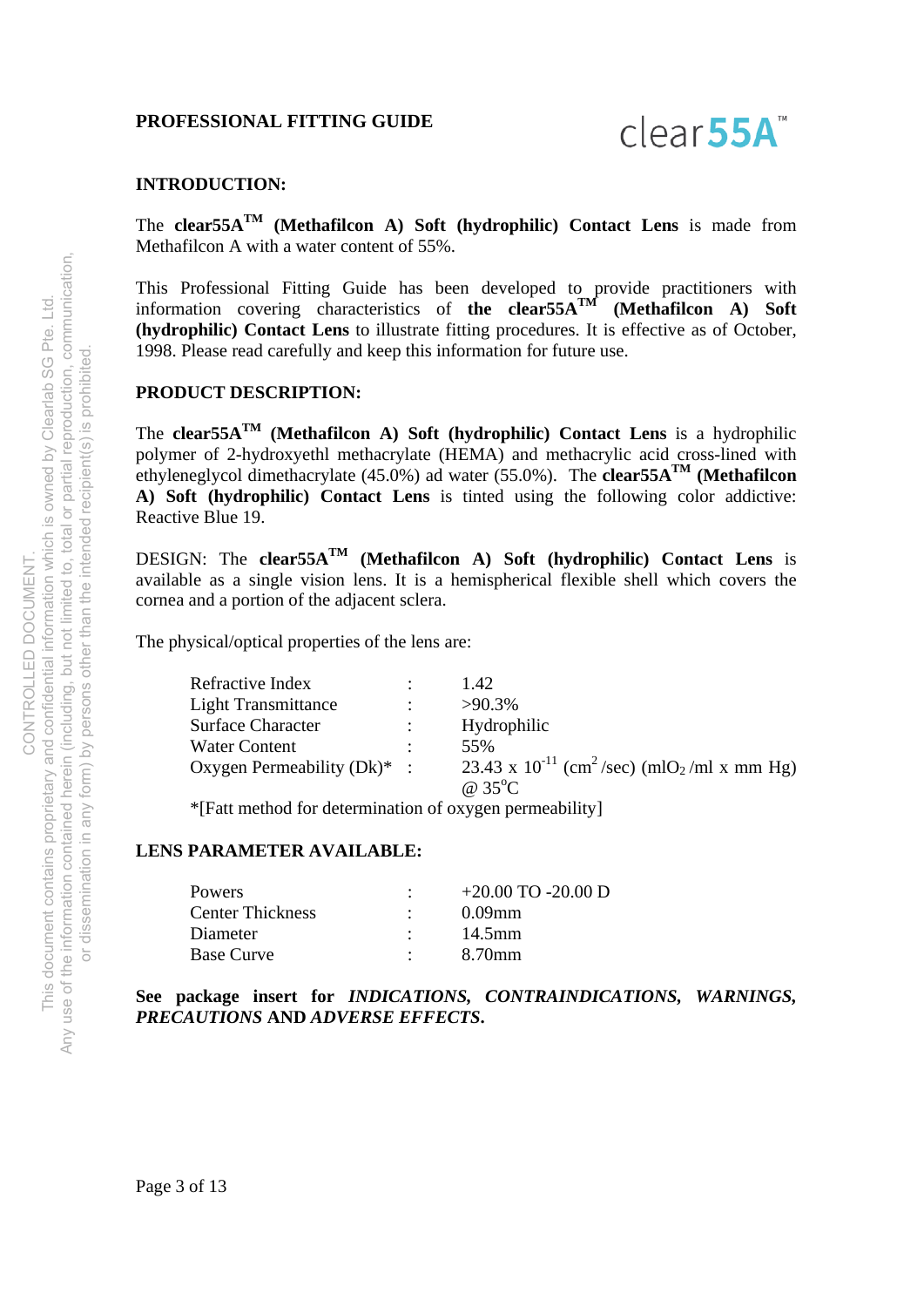

# **INTENDED USE:**

The **clear55ATM (Methafilcon A) Soft (hydrophilic) Contact Lens** is intended for daily wear for the correction (except for plano lenses) of refractive ametropia (myopia and hyperopia) in aphakic and not-aphakic persons with non-diseased eyes that may exhibit astigmatism up to 2.00 Diopters that does not interfere with visual acuity.

The lenses may be disinfected using a chemical or hydrogen peroxide disinfection system. Eyecare practitioners may prescribe for lenses for daily wear and/or frequent replacement. When prescribed for a Frequent Replacement Program, the lenses may be disinfected using chemical or hydrogen peroxide disinfection systems.

# **ACTIONS:**

In its hydrated state, the **clear55ATM (Methafilcon A) Soft (hydrophilic) Contact Lens** when placed on the cornea act as refracting media to focus light rays on the retina. The near portion of the aspheric design places the incoming light rays on the retina when viewing reading material at the reading distance.

# **PATIENT SELECTION:**

- **clear55ATM (Methafilcon A) Soft (hydrophilic) Contact Lens** is intended for patients that requires optical correction of refractive ametropia (myopia and hyperopia) in phakic or aphakic persons with non-diseased eyes who may have 1.00D or less of astigmatism.
- The lenses are also intended for patients, whom have undergone treatment of acute or chronic ocular pathologies such as, bullous keratopathy, corneal erosions, entropion, corneal edema, and corneal dystrophies as well as post surgical conditions resulting from cataract extraction an corneal surgery, to be used as a therapeutic bandage to relieve corneal pain, at the sole discretion and under direct supervision of a qualified and licensed eyecare professional.
- With the cosmetic effects, such as tints, under the sole discretion and direct supervision of a qualified eyecare professional, the lenses are also intended for use as prosthetic devices for sighted and non-sighted eyes, with or without lens power.
- Persons who require only visual correction and who would not or could not adhere to a recommended care regimen of the **clear55A**<sup>TM</sup> (Methafilcon A) Soft (hydrophilic) **Contact Lens** or are unable to place and remove the lenses should not be provided with them. Failure to follow handling and wearing instructions could lead to serious eye infections, which might result in corneal ulcers.
- Patient communication is vital because it relates not only to patient selection, but also to ensuring patient compliance. It is also necessary to discuss the information contained in the Patient Instruction/ Wearer's Guide with the patient at the time of the initial examination.
- Patients selected to wear **clear55A<sup>TM</sup>** (Methafilcon A) Soft (hydrophilic) Contact Lens should be chosen for their motivation to wear contact lenses, general health and cooperation. The eyecare practitioner must take care in selecting, examining and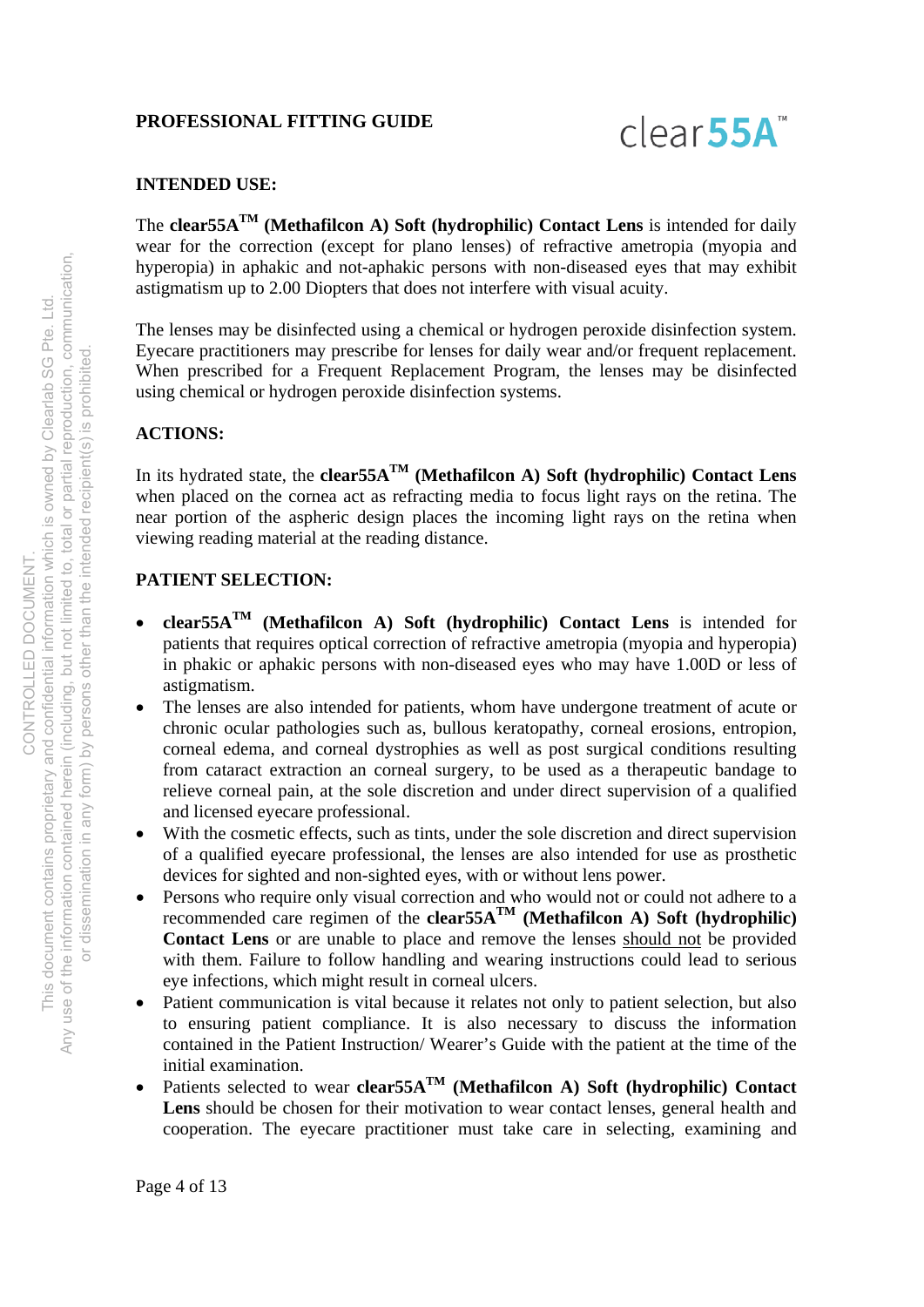

instructing patients. Patient hygiene and willingness to follow practitioner instructions are essential to their success.

- A detailed history is crucial to determining patient needs and expectations. Your patient should be questioned regarding vocation, desired lens wearing time (full or part time) and desired lens usage (reading, recreation or hobbies).
- Initial evaluation of the trial lens should be preceded by a complete eye examination, including visual acuity with and without correction at both distance and near, keratometry and slit lamp examination.

# *FITTING PROCEDURE for the*  **clear55ATM (METHAFILCON A) SOFT (HYDROPHILIC) CONTACT LENS**

- 1. Perform a preliminary evaluation to determine distance refraction as well as to rule out contraindications to contact lens wear as described in the Package Insert.
- 2. Lens power is determined from the patient's spherical equivalent prescription corrected to the corneal plane.
- 3. Place on the eye. Allow the lens to remain on the eye long enough to achieve a state of equilibrium. Small variation in the tonicity, pH or the lens solutions and individual tear composition may cause slight changes in fitting characteristics.
- 4. If the initial lens selection covers the patient's cornea fully, provides discernible movement (0.10mm to 0.30mm) after blink, is comfortable for the patient and provides satisfactory visual performance, it is a well fitted lens and can be dispensed. (see *Criteria for a Well-fitted Lens* for **CLINICAL ASSESSMENT**).
- 5. Full coverage of the cornea is defined as the lens edge extending beyond the limbal area in all directions. Initial lens evaluation must be done after at least 10 minutes of lens wear to allow the lens to stabilize and any tearing to subside.
- 6. Following a blink, the lens should move vertically on the patient's eye about 0.10mm to 0.30mm. Using a slit lamp, this movement can be estimated by comparing it with the one millimeter lens peripheral bevel width.
- 7. When lenses are dispensed for vision correction, the wearer must be supplied with an appropriate wearing regimen and must fully understand all lens handling and emergency lens care instructions to prevent lens damage as described in the Package Insert and Patient Instruction/ Wearer's Guide.

# **IN OFFICE CARE OF TRIAL LENSES:**

Trial lenses should be cleaned, rinsed and disinfected after each use following recommended care instructions with any of the chemical or hydrogen peroxide lens care system approved for use with soft contact lenses. Storage of trial lenses which have been reconditioned should be subject to re-disinfection procedures on a periodic basis; at least weekly.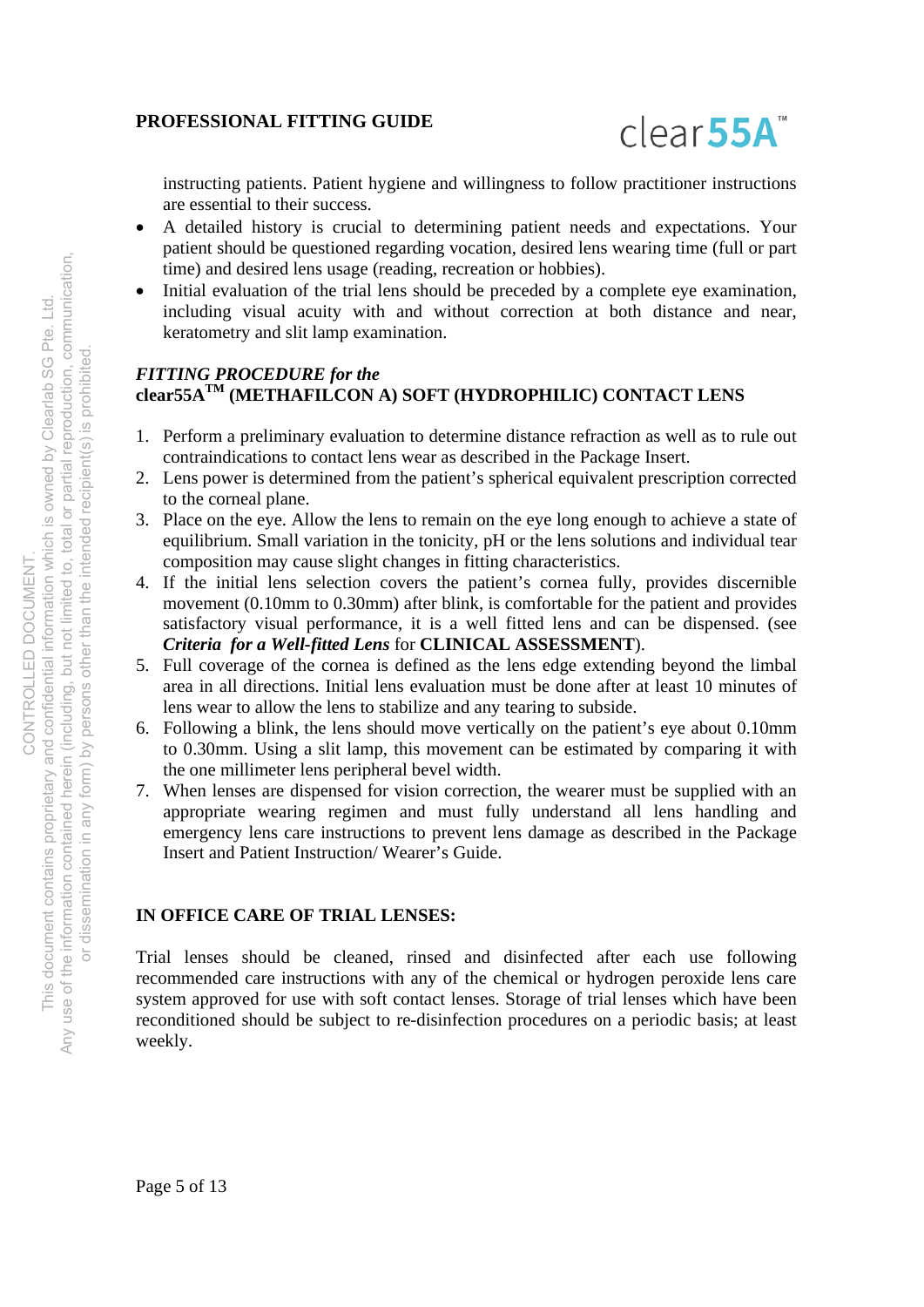

# **WEARING SCHEDULE**

The wearing schedule should be determined by the prescribing eyecare practitioner for each individual patient, based upon a full examination and patient history as well as the practitioner's experience and professional judgment. Patients should be given a wearing schedule and carefully instructed on the handling and care of their lenses as discussed in the Package Insert. Also be sure to complete the personal wearing/replacement schedule record in the Patient Instruction/ Wearer's Guide. The lens must be removed, cleaned, disinfected or disposed of and replaced with a new lens as determined by the prescribing eyecare practitioner. (See the factors discussed in the WARNINGS section.)

Follow-up examinations are necessary to ensure continued successful contact lens wear and to ascertain the effects of the lenses on the eyes. The following schedule is a suggested guideline for daily wear contact lenses:

- 24 hours post-dispensing
- $\bullet$  7 days
- $\bullet$  1 month
- 3 months
- Every 6 months thereafter

# **CLINICAL ASSESSMENT:**

- 1. Criteria of a Well-Fitted Lens
	- to 1.0mm movement in primary gaze
	- to 1.5mm movement in upgaze
	- centration in primary gaze
- 2. Characteristics of a Tight Lens
	- <0.5mm movement in primary or upgaze
- 3. Characteristics of a Loose Lens
	- >1.0mm movement in primary gaze
	- **-** >1.5mm movement in upgaze
	- **-** poor centration in primary and upgaze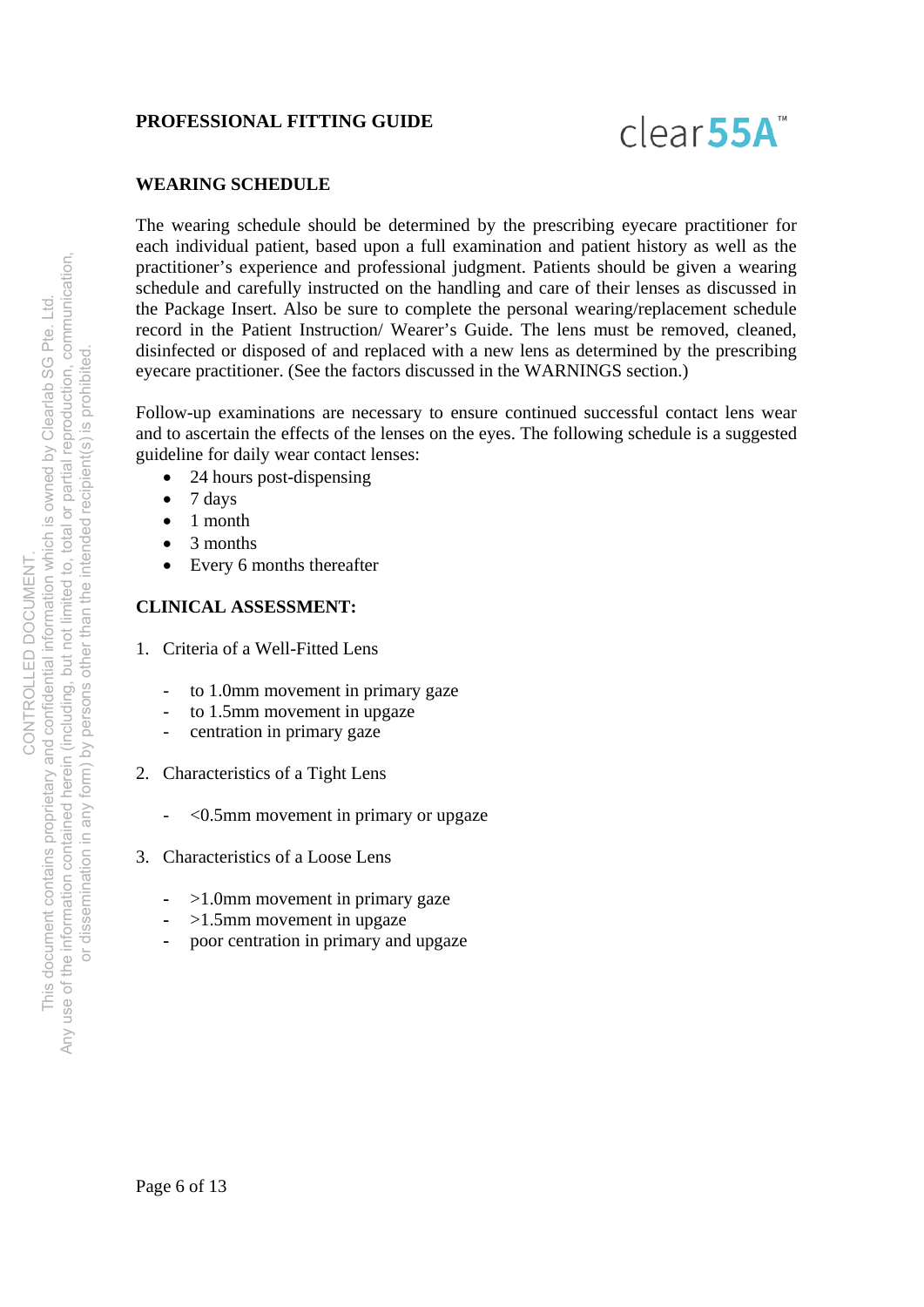

# **clear55ATM MONOVISION FITTING GUIDELINES**

- 1. Patient Selection
	- A. Monovision Needs Assessment

For a good prognosis the patient should have adequately corrected distance and near visual acuity in each eye. The amblyopic patient with significant astigmatism (greater than one diopter) in one eye may not be a good candidate for monovision with **clear55ATM (Methafilcon A) Soft (hydrophilic) Contact Lens**.

Occupational and environmental visual demands should be considered. If the patient requires critical vision (visual acuity and stereopsis) it should be determined by trial whether this patient can function adequately with monovision. Monovision contact lens wear may not be optimal for such activities as:

- **i.** Visual demanding situations such as operating potentially dangerous machinery or performing other potentially hazardous activities; and
- **ii.** Driving automobiles (e.g. driving at night). Patients who cannot pass their state drivers license requirements with monovision correction should be advised not to drive with this correction, OR may require that additional over-correction be prescribed.
- B. Patient Education

All patients do not function equally well with monovision correction. Patients may not perform as well for certain tasks with this correction as they have with bifocal reading glasses. Each patient should understand that monovision, as well as other presbyopic contact lenses, or other alternative, can create a vision compromise that may reduce visual acuity and depth perception for distance and near tasks. During the fitting process it is necessary for the patient to realize the disadvantages as well as the advantages of clear near vision in straight ahead and upward gaze that monovision contact lenses provide.

#### 2. Eye Selection

Generally, the non-dominant eye is corrected for near vision. The following test for eye dominance can be used.

A. Ocular Preference Determination Methods

Method 1 – Determine which eye is the "sight eye". Have the patient point to an object at the far end of the room. Cover one eye. If the patient is still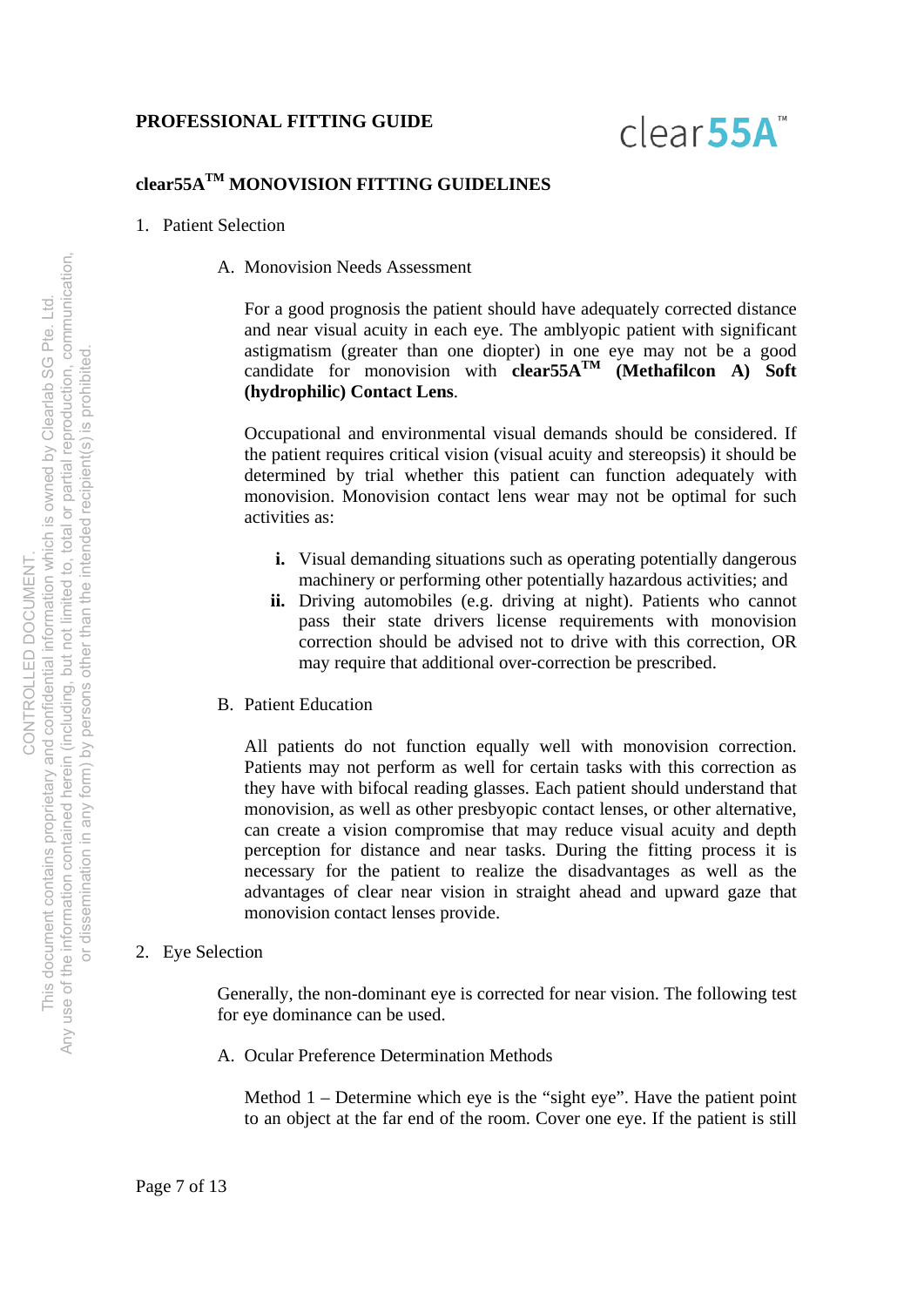

pointing directly at the object, the eye being used is the dominant (sighting) eye.

Method 2- Determine which eye will accept the added power with the least reduction in vision. Place a trial spectacle near add lens in front of one eye and then the other while the distance refractive error correction is in place for both eyes. Determine whether the patient functions bet with the near add lens over the right or left eye.

B. Refractive Error Method

For anisometropic corrections, it is generally best to fit more hyperopic (less myopic) eye for distance and more myopic (less hyperopic) eye for near.

C. Visual Demands Method

Consider the patient's occupation during the eye selection process to determine the critical vision requirements. If a patient's gaze for near tasks is usually in one direction correct the eye on that side for near.

Example: A secretary who places copy to the left side of the desk will usually function best with near lens on the left eye.

3. Special Fitting Considerations

Unilateral Lens Correction

There are circumstances where only one contact lens is required. As an example, an emmetropic patient would only require a near lens while a bilateral myope may require only a distance lens.

Example:

A presbyopic emmetropic patient who requires a +1.75 diopter add would have a +1.75 lens on the near eye and the other eye left without a lens.

A presbyopic patient requiring a +1.50 diopter add who is -2.50 diopters myopic in the right and -1.50 diopters myopic in the left eye may have the right eye corrected for distance and the left corrected for near.

# 4. Near Add Determination

Always prescribe the lens power for the near eye that provides optima near acuity at the midpoint of the patient's habitual reading distance. However, when more than one power provides optimal reading performance, prescribe the least plus (most minus) of the powers.

5. Trial Lens Fitting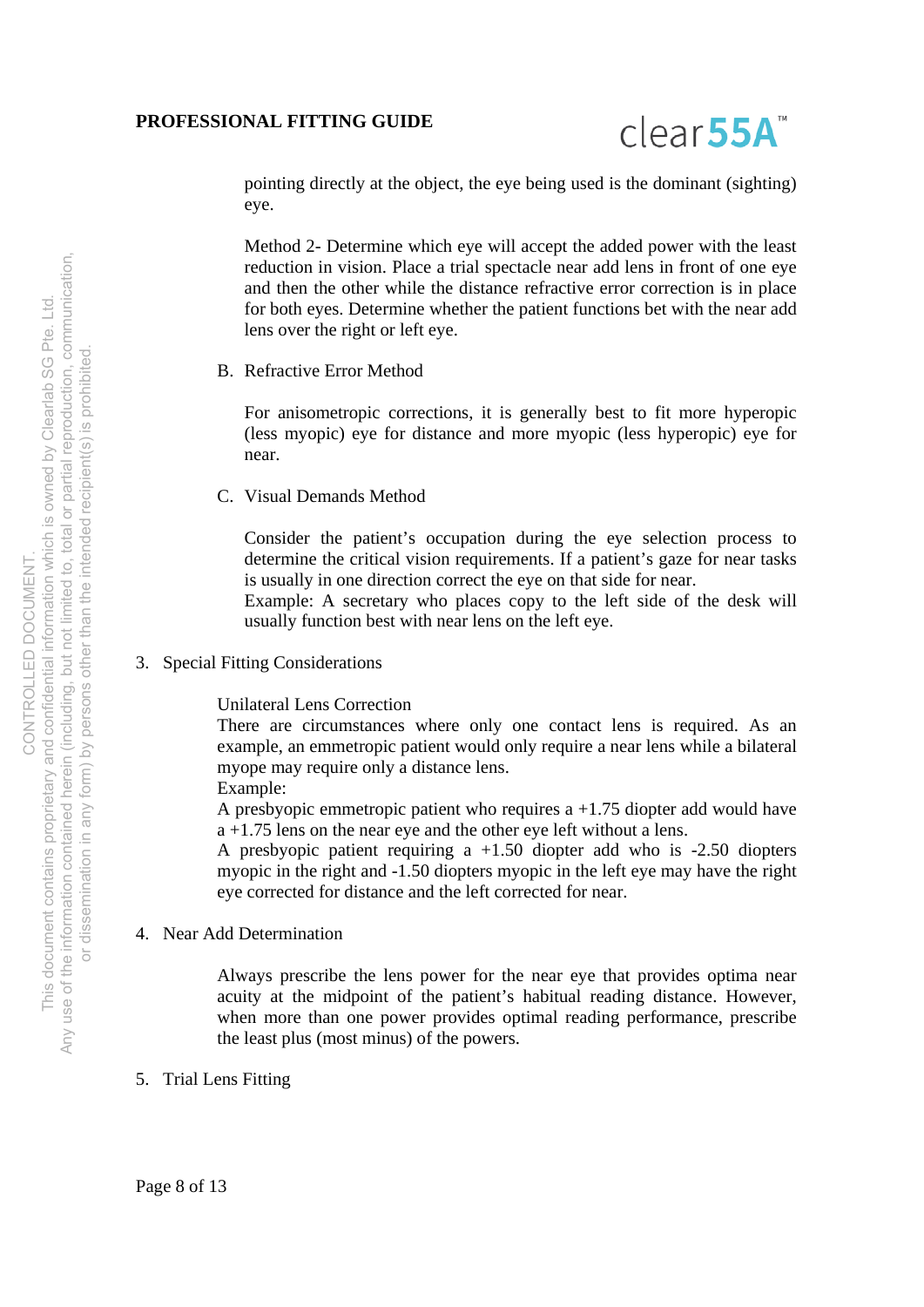

A trial fitting is performed in the office to allow the patient to experience monovision correction. Lenses are fit according to the directions in the general fitting guidelines and base curve selection described earlier in this guide.

Case history and standard clinical evaluation procedure should be used to determine the prognosis. Determine which eye is to be corrected for distance and which eye is to be corrected for near. Next determine the near add. With trial lenses of the proper power in place observe the reaction t this mode of correction.

Immediately after the correct power lenses are in place, walk across the room and have the patient look at you. Assess the patient's reaction to distance vision under these circumstances. The have the patient look at familiar near objects such as a watch face of fingernails. Again assess the reaction. As the patient continues to look around the room at both near and distance objects, observe the reactions. Only after these vision tasks are completed should the patient be asked to read print. Evaluate the patient's reaction to large print (e.g. typewritten copy) at first and then graduate to news print and finally smaller type sizes.

After the patient's performance under the above conditions is completed, tests of visual acuity and reading ability under conditions of moderately dim illumination should be attempted.

An initial unfavorable response in the office, while indicative of a guarded prognosis, should not immediately rule out a more extensive trial under the usual conditions in which a patient functions.

#### 6. Adaptation

Visually demanding situations should be avoided during the initial wearing period. A patient may at first experience some mild blurred vision, dizziness, headaches, and a feeling of slight imbalance. You should explain the adaptational symptoms to the patient. These symptoms may last a brief minute or for several weeks. The longer these symptoms persist, the poorer the prognosis for successful adaptation.

To help in the adaptation process the patient can be advised to first use the lenses in a comfortable familiar environment such as in the home.

Some patients feel automobile driving performance may not be optimal during the adaptation process. This is particularly true when driving at night. Before driving a motor vehicle, it may be recommended that patient be passenger first to make sure that their vision is satisfactory for operating an automobile. During the first several weeks of wear (when adaptation is occurring), it may be advisable for the patient to only drive during optimal driving conditions. After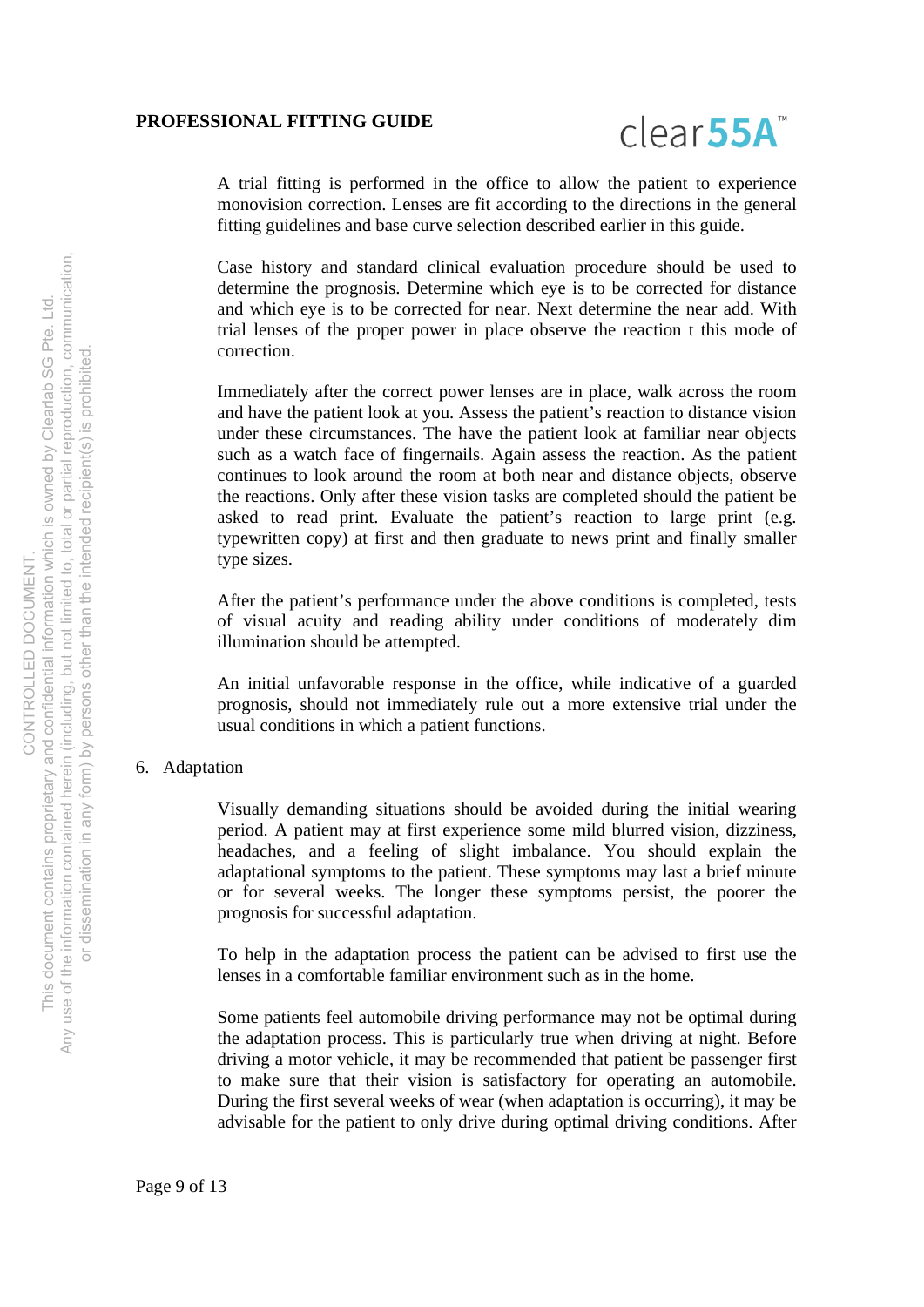

adaptation and success with these activities, the patient should be able to drive under other conditions with caution.

# 7. Other Suggestions

The success of the monovision technique may be further improved by having your patient follow the instructions below.

- Having a third contact lens (distance power) to use when critical distance viewing is needed.
- Having a third contact lens (near power) to use when critical near viewing is needed.
- Having supplemental spectacles to wear over the monovision contact lenses for specific visual tasks may improve the success of monovision correction. This is particularly applicable for those patients who cannot meet state licensing requirements with a monovision correction.
- Make sure of proper illumination when carrying out visual tasks.

Success in fitting monovision can be improved by the following suggestions.

- Reverse the distance and near eyes if a patient is having trouble adapting.
- Refine the lens powers if there is trouble with adaptation. Accurate lens power is critical for presbyopic patients.
- Emphasize the benefits of the clear near vision in straight ahead and upward gaze with monovision.
- The decision to fit a patient with a monovision correction is most appropriately left to the eyecare practitioner in conjunction with the patient after carefully considering the patient's needs.
- All patients should be supplied with a copy of the Patient Instruction/ Wearer's Guide for clear55A<sup>TM</sup> (Methafilcon A) Soft (hydrophilic) Contact Lens.

### **FREQUENT REPLACEMENT PROGRAM:**

The **clear55ATM (Methafilcon A) Soft (hydrophilic) Contact Lens** frequent replacement schedule is prescribed by the eyecare practitioner. At the end of each day, each lens is to be removed, cleaned, and disinfected in the recommended manner prior to re-insertion. Clean and fresh lenses are more comfortable, and are less likely to irritate gentle tissues around the eyes. The eyecare practitioner will recommend an appropriate lens replacement schedule for each patient. He or she will design he schedule for the patient. It is imperative that the patient follow the direction of the eyecare provider.

#### **LENS CARE DIRECTIONS:**

Eyecare practitioners should review with the patient lens care directions, including both basic lens care information and specific instructions on the lens care regimen recommended for the patient:

Page 10 of 13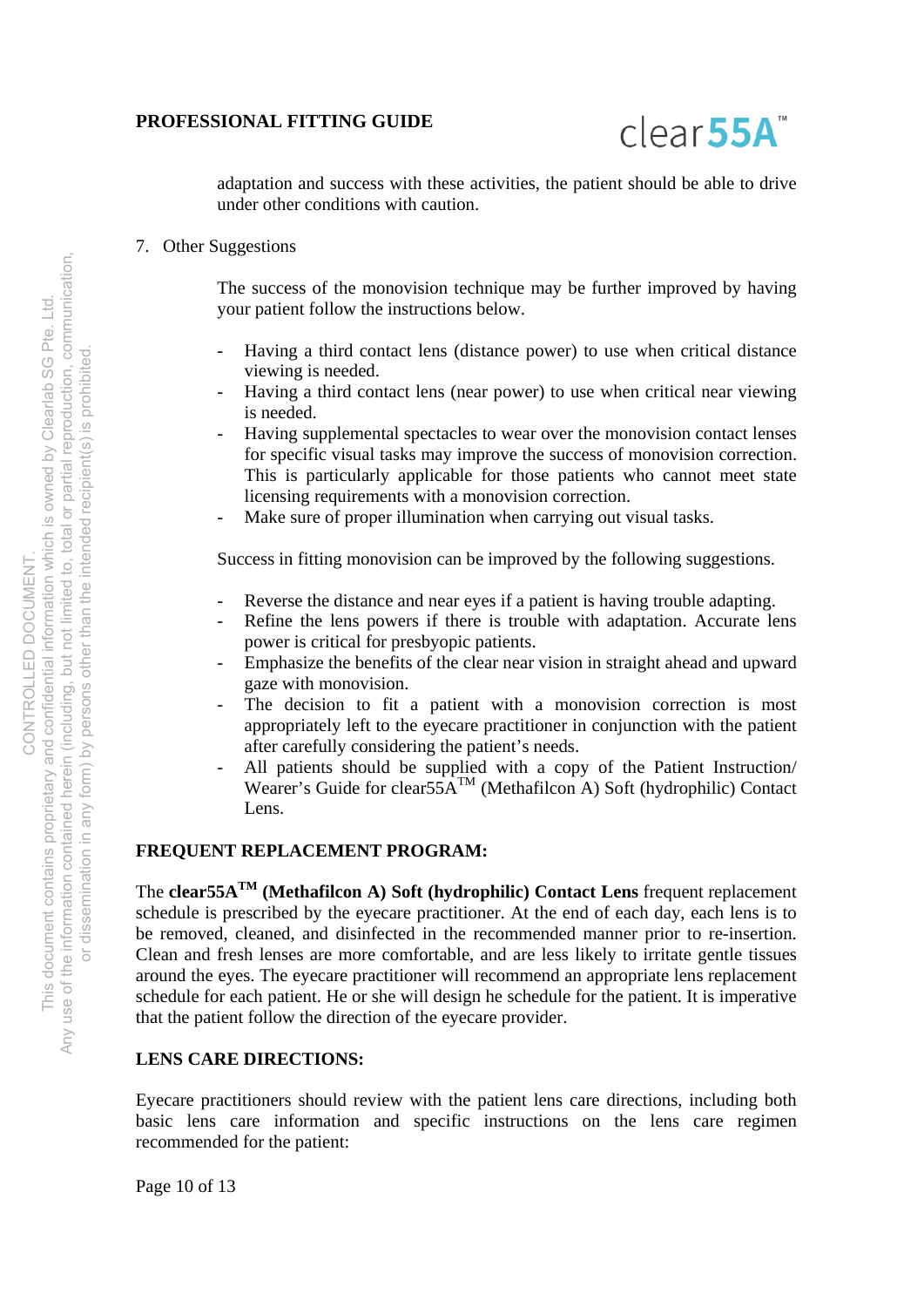

General Lens Care: First Clean and Rinse, Then Disinfect Lenses.

#### **Basic Instructions:**

- Always wash, rinse, and dry hands before handling contact lenses.
- Always use **FRESH, UNEXPIRED** lens care solutions. Never re-use solution.
- Use the recommended system of lens care, either chemical (not heat), or oxidation (hydrogen peroxide) and carefully follow the instructions on solution labeling.
- Different solutions cannot always be used together and not all solutions are safe for use with all lens. Do not alternate or mix lens care systems unless indicated on solution labeling.
- Do not use saliva or anything other than the recommended solutions for lubricating or rewetting lenses. Do not put lenses in the mouth.
- Lenses should be **cleaned, rinsed, and disinfected** each time they are removed. **Cleaning and rinsing** are necessary to remove mucus and film from the lens surface. **Disinfecting** is necessary to destroy harmful germs.
- Always remove, **clean, rinse and disinfect** lenses according to the schedule prescribed by the eyecare practitioner. The use of enzyme or any cleaning solution does not substitute for disinfecting.
- The eyecare practitioner should recommend a care system that is appropriate for the **clear55ATM (methafilcon A) Soft (Hydrophilic) Contact Lens**. Each lens care product contains specific directions for use and important safety information, which should be read and carefully followed.

**Note**: Some solutions may have more than one function, which will be indicated on the label. Read the label on the solution bottle, and follow instructions.

# **Chemical Disinfecting Method:**

- **Clean** one lens first (always the same lens first to avoid mix-ups), rinse the lens thoroughly with recommended saline or disinfecting solution to remove the cleaning solution, mucus and film from the lens surface, and put lens into correct chamber of the lens storage case. Then repeat the procedure for the second lens.
- After cleaning, **disinfect** lens using the system recommended by the manufacturer and/or the eyecare practitioner.
- To store lenses, disinfect and leave them in the closed/unopened case until ready to wear. Lenses stored longer than 12 hours may require cleaning, rinsing and disinfecting again before use. The patient should consult the package insert or the eyecare practitioner for information on storing lenses.
- After removing the lenses from the lens case, empty and rinse the storage case with solution as recommended by the lens case manufacturer; then allow the lens case to air dry. When the case is used again, refill it with fresh disinfecting/ storage solution. Replace lens case at regular intervals.
- **DO NOT HEAT THE DISINFECTING SOLUTION AND LENSES**.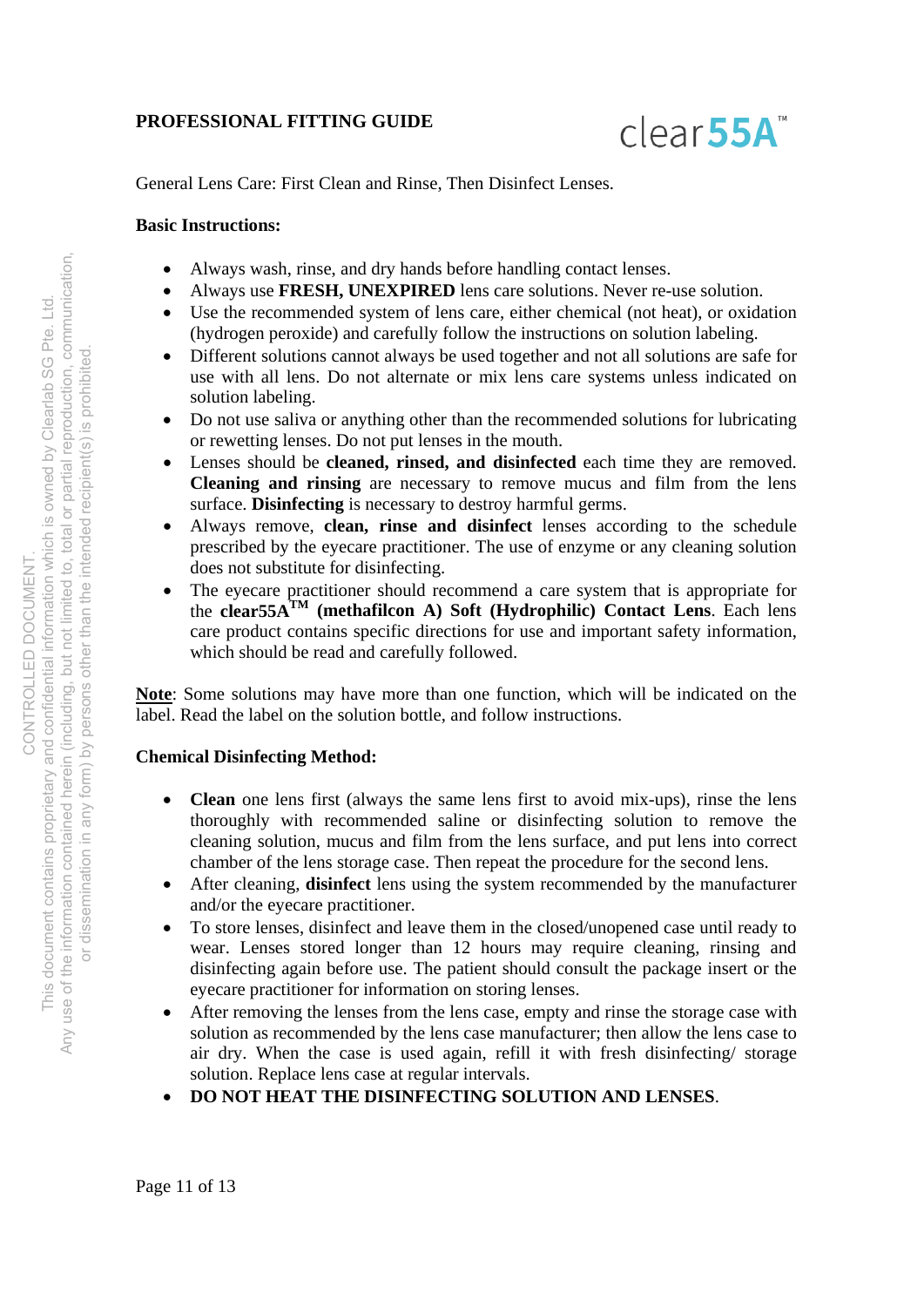

### **Hydrogen Peroxide Disinfecting Method:**

- **Clean** one lens first (always the same lens first to avoid mix-ups), rinse the lens thoroughly with recommended saline or neutralizing solution to remove the cleaning solution, mucus and film from the lens surface, and put lens into correct chamber of the lens storage case. Then repeat the procedure for the second lens.
- After cleaning, **disinfect** lens using the system recommended by the manufacturer and/ or the eyecare practitioner.
- When using hydrogen peroxide lens care system, lenses must be neutralized before wearing. Follow the recommendations on the hydrogen peroxide system labeling.
- Thoroughly rinse lenses with fresh saline or neutralizing solution before inserting and wearing, or follow the instructions on the hydrogen peroxide system labeling.
- **DO NOT HEAT THE HYDROGEN PEROXIDE SOLUTION AND LENSES.**
- Leave the lenses in the unopened storage case until ready to put on the eyes.

**Caution**: Lenses that are chemically disinfected may absorb ingredients from the disinfecting solution which may be irritating to the eyes. A thorough rinse in fresh sterile saline solution prior to placement on the eye should reduce the potential for irritation.

**Precaution:** Use only a chemical (not heat) lens care system. Use of heat (thermal) care system can discolor the lenses.

# **LUBRICATING / REWETTING LENSES ON-EYE:**

Eyecare practitioners may recommend a lubricating/re-wetting solution which can be used to wet (lubricate) lenses while they are being worn to make them more comfortable.

Disposable and lenses prescribed in a frequent replacement program should be thrown away after the recommended wearing period prescribed by the eyecare practitioners.

#### **CARE FOR A NON-MOVING LENS:**

If the lens stops moving or cannot be moved, the patient should be instructed to apply 1 - 2 drops of the recommended lubricating or rewetting solution directly to the eye and wait until the lens begins to move freely on the eye before removing it. If non-movement of the lens continues after 5 minutes, the patient should immediately consult the eyecare practitioner.

#### **RECOMMENDED LENS CARE PRODUCTS:**

The eyecare practitioner should recommend a care system that is appropriate for the **clear55ATM (Methafilcon A) Soft (hydrophilic) Contact Lens**. Each lens care product contains specific instructions for use and important safety information, which should be read and carefully followed.

Page 12 of 13